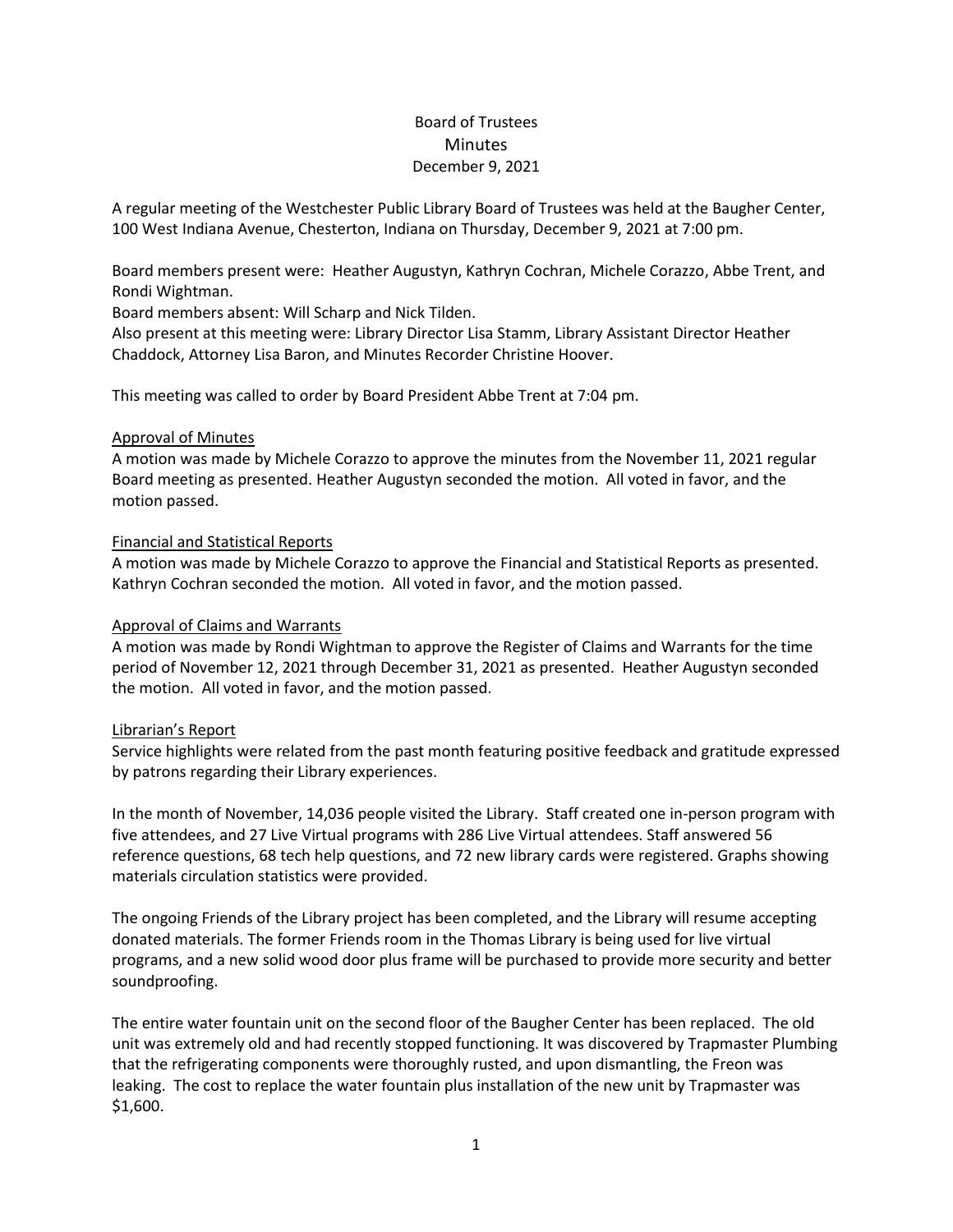The annual health insurance renewal rate for 2022 decreased by 1.27% equaling a monthly premium of \$14,856.82. In 2021, the monthly premium was \$15,048.14. On behalf of the staff, Director Stamm thanked the Board for providing these insurance benefits.

During the week of Thanksgiving, on the night of November 22 and into the 23<sup>rd</sup>, the alarms of the Thomas building security system began to sound. At first, the alarm was constant then it sounded in brief intervals. At 8:30pm, Managers advised Director Stamm of this problem and that the fire department arrived immediately and found no cause for the alarm. Director Stamm advised staff to close the Library 30 minutes early due to the noise nuisance.

Director Stamm called the security company and received a questionable response as to whether or not a technician would be out to remedy the problem. As a temporary measure, the security company suspended the panel system in order to stop the alarm since it was determined there was no threat to the building or personal safety. The security company then advised that a technician would be out first thing in the morning. Temporarily suspending the panel system did not work, and the alarms sounded periodically overnight. Director Stamm then found out that the technician would not arrive as scheduled and the Library was pushed down on the list by two hours.

Director Stamm spoke with the Operations Manager of the security company about the poor service the Library was receiving, and a technician was out within minutes and the Library was given a free month of service. The technician advised that one of the two large batteries powering the panel system had died. These batteries last approximately 8-10 years, and these batteries were around 8 years old. He showed Director Stamm and the Maintenance Manager how to test these batteries when they are close to the expiration timeframe. Both batteries were replaced with new batteries at this time.

Staff annual evaluations are underway. Overall, Director Stamm is very pleased with the entire staff.

President and CEO Denise Koebcke of The Caring Place inquired about partnering in programming efforts to educate people about and help protect them from abusive relationships. The Caring Place has several ready-made programs and could customize these as needed. As a result of these conversations, the Library will offer a live virtual Adult program from The Caring Place called: "How to Talk to Your Teens about Relationships and Red Flags", hosted by Koebcke on February 15 at 6:30 pm. The following week on February 22, a live virtual Teen program called: "Relationships Goals: Healthy Relationship Tips for Teems", will be hosted by Bessie Newkirk, Shelter Client and Community Services Manager for The Caring Place.

A new program for tweens and teens in grades 5-12 was developed called: "Write it Up, Write it Out: Short Story Challenge". There were ten participants in this challenge to write an original short story for a chance to win prizes. Feedback was positive from the participants and their parents. The Chesterton High School Creative Writing Club Advisor shared information about this program with students and is interested in possibly partnering in any other writing challenges hosted by the Library in the future.

Managers are being coached about how to prepare departments in handling fatigued and cranky patrons during this second winter of the Covid-19 pandemic. Library staff are focusing on being gracious as much as possible and have been role playing to practice responding to difficult interactions while remaining professional.

Staff changes for the month are the joining of part-time Clerk Paul Aceveda and the separation of substitute Clerk Betty Parker.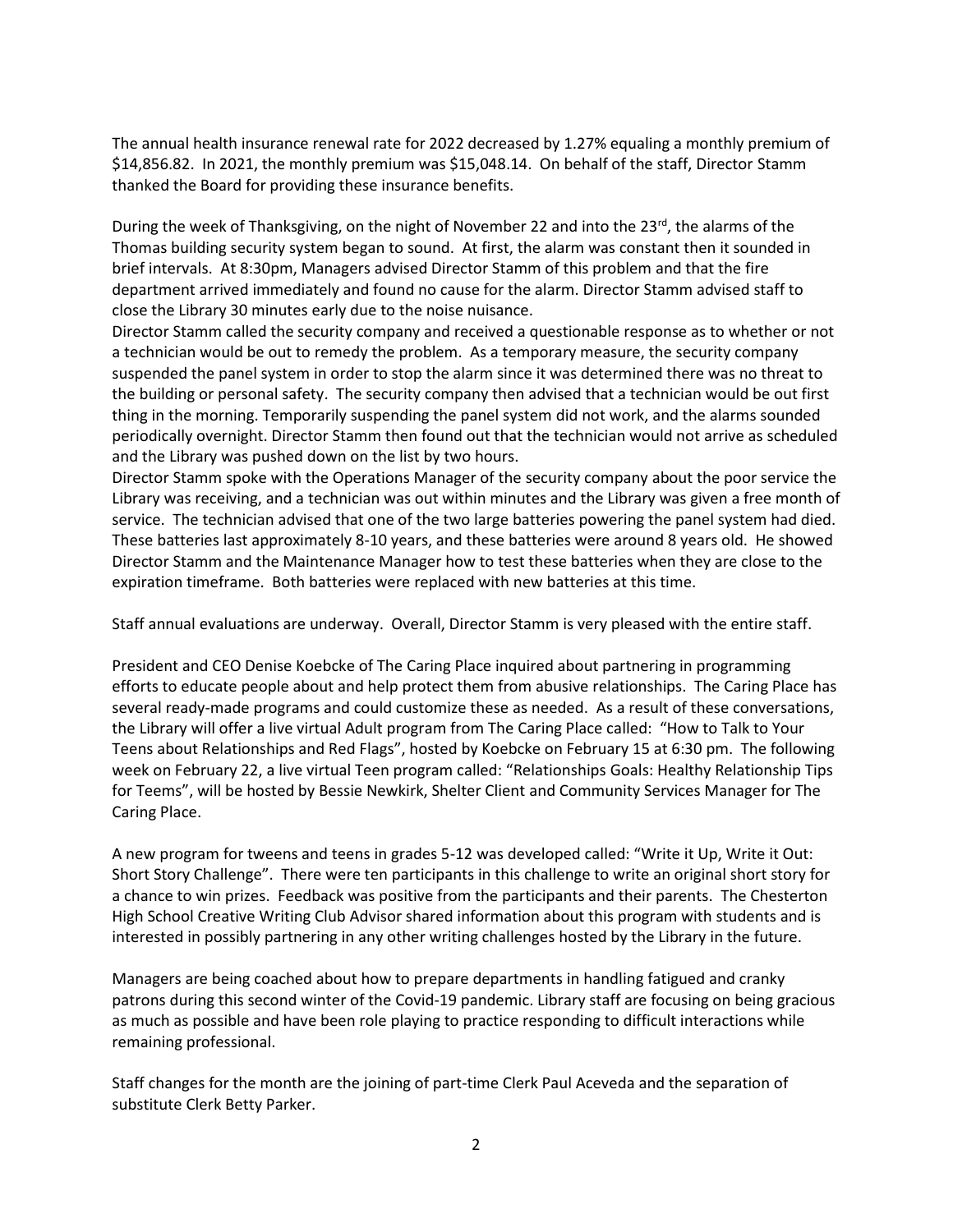### Old Business Museum – Assessment and Lease

Director Stamm met with Duneland School Corporation (DSC) Superintendent Chip Pettit last month to talk about the next steps with the Brown Mansion. After explaining the assessment and its estimated, significant cost, Director Stamm proffered that the existing lease be modified to go month-to-month through March 31, 2022 in order to allow time to complete the assessment and make a decision based upon its results. In the interim period, Director Stamm asked that the current rent be cut in half, from \$1,666 per month to \$833. Superintendent Pettit agreed to the suggested lease extension parameters and rate and advised that the DSC Attorney would write up an addendum for signatures. He also suggested that the addendum be written with the option to extend the month-to-month lease for the entirety of 2022, if needed. He requested that DSC be informed of the Library's intent after the assessment by February/March 2022. These terms were agreeable to Director Stamm. After some clarification of the amended lease provided by DSC, appropriate changes were made and Director Stamm and Attorney Lisa Baron were satisfied with the amended lease. Director Stamm recommended that she and the Board President sign this lease tonight. It will then be brought to Superintendent Pettit for signatures.

## Museum – Roofing and Repair

Director Stamm brought photos of and spoke to DSC Superintendent Pettit about the current state of the Museum. Pettit advised that DSC will take care of the Museum roof repairs and all related interior repairs. Since this meeting, there has been more activity on making repairs to the Museum, and the patches to the roof appear to have stopped the interior leaking.

On December 6, Director Stamm met with the Museum Curator, Library Maintenance Manager and staff, and DSC contractors to go over final repair plans and set dates. The contractors intend to begin the Museum store ceiling work, which includes repairing its cracked walls and the stairwell drywall repair and painting on December 8. They expect to have everything completed within two weeks or sooner. Once the ceiling work is done, DSC hired contractors will repaint the ceiling and will also repaint the walls. Since the existing paint in the stairwell contains lead, Museum staff will not be present while the painting portion of this project is being done. They will work from either Thomas or the Baugher Center during that period. The Museum will be fully closed to the public beginning December 8 until the repairs and painting are complete. Carpet will also be replaced at the Library's expense.

## Museum Assessment

The Museum assessment will not begin until the aforementioned repairs are finished. The Museum Curator had discussions with Todd Zeiger, Director of the State of Indiana Landmarks' Northern Division, regarding his opinion on the cost of the assessment provided by Kil Architecture. Mr. Zeiger advised he felt that the assessment cost provided by Kil was fair and that they have a great deal of historic building experience and would provide a very good overview for the Library.

Director Stamm felt comfortable with the information gathered and will coordinate with Kil on beginning the assessment as soon as the repairs to the Museum store and stairwell are completed.

## New Business MCLS Strategic Planning

The entire Strategic Plan is complete and ready to be voted upon to implement beginning January 1, 2022. This Plan contains and addresses all State requirements upheld and enforced by the Indiana State Library including a technology replacement schedule.

The MCLS consultant stressed that the Plan and any associated timeframes are fluid and that this document should be viewed as a full working document by which to plan and work. The goals are meant to be worked on over the next five years. Capital projects will encompass much of the biggest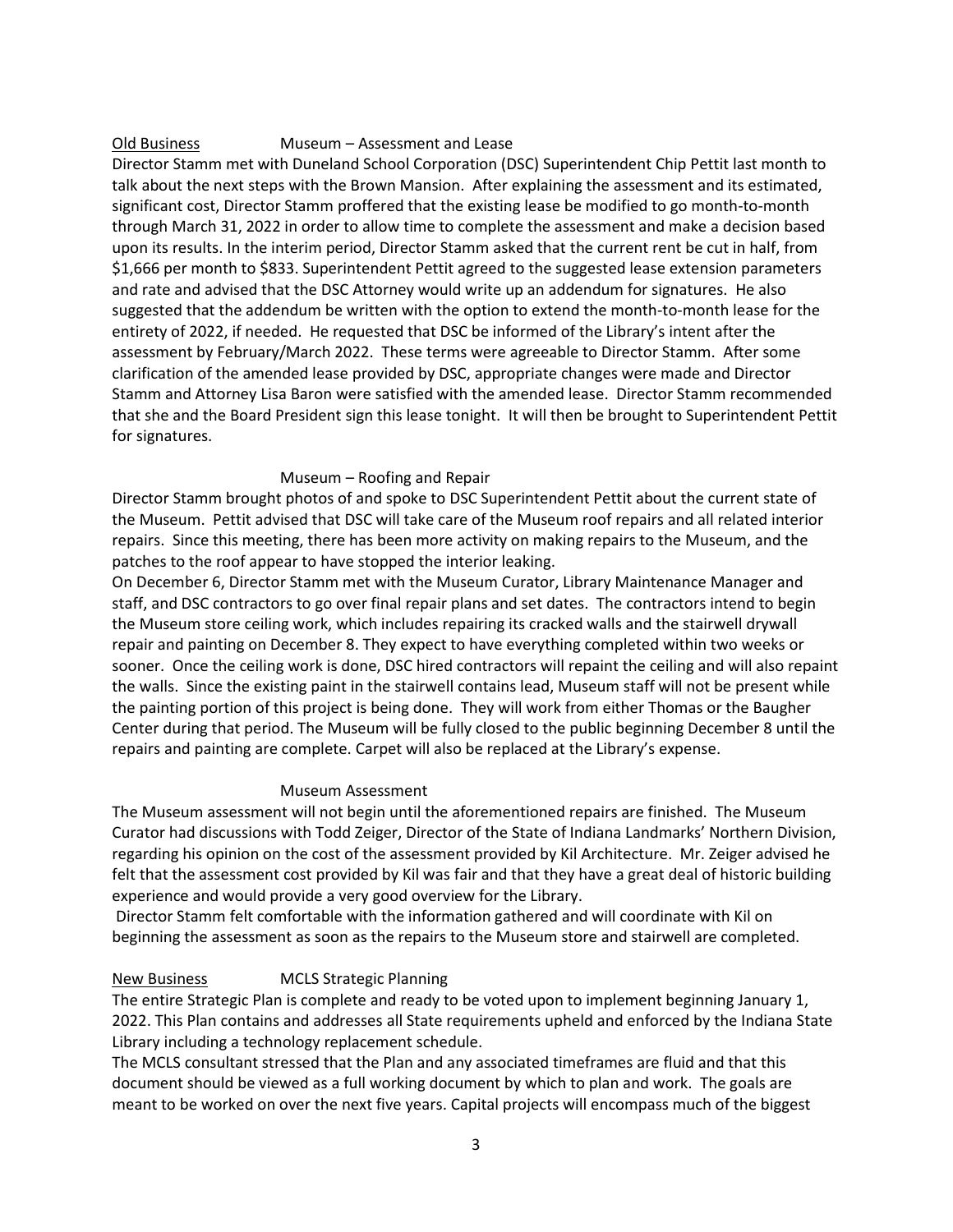goals, and some goals cannot be achieved until there is enough space to accommodate existing and new staff and projects. The consultant recommended that the community survey be carved into distinct portions based on audience (community) feedback that was received pertaining to the Township overall. This should be its own document that would be delivered to those town leaders who might find this information beneficial. Director Stamm will work on carving the Plan into these separate, useful documents and disseminating them. The Plan in its entirety is for the Library's edification and to send to the State.

Periodically, staff and Board will talk about timelines and projects, and they will be reminded to view this Plan as a dynamic guide.

A motion was made by Kathryn Cochran to approve the Strategic Plan as presented. Heather Augustyn seconded the motion. All voted in favor, and the motion passed.

### End-of-Year Transfers

A motion was made by Rondi Wightman to approve the End-of-Year Minor Transfers as presented. Michele Corazzo seconded the motion. All voted in favor, and the motion passed.

### 2022 Schedule of Meetings: Board of Trustees

A motion was made by Kathryn Cochran to approve the 2022 proposed schedule of Board meetings as presented. Heather Augustyn seconded the motion. All voted in favor, and the motion passed.

### Capital Assets Policy

The State Board of Accounts (SBOA) has decided that all libraries must calculate and report on this year's Annual Financial Report (AFR) (due alongside the Library Annual Report no later than March 1) every bit of depreciation that every capital asset owned would have encountered. There has been little guidance from SBOA and a lack of specific instructions or parameters.

In summary, SBOA is asking that all Library capital assets start from and list an item or a group's original purchase price/value, then determine the item/group's life expectancy, then figure how much it's depreciated, then calculate all numbers into a final depreciated value with five (5) years total depreciating value range.

SBOA advised they are looking for a "reasonable" amount but that libraries are to document how they get their numbers so SBOA can see documentation if they audit.

SBOA also advised that libraries would have to create or modify a Capital Assets Policy, but there were no guidelines as to what is expected to be reflected in the policy with the new requirements.

Director Stamm asked SBOA for an extension for all libraries to allow more time to figure out a process, but SBOA declined and suggested that libraries just submit the AFR and unsubmit it if something new needs to be added or changed (even though submitting/unsubmitting the AFR can only be done by the Board Treasurer).

The consensus among libraries is to produce the most accurate depreciation numbers in good faith with the limited guidelines that have been given.

The Library currently has a 25-year old Capital Assets Policy that will be updated for Board approval in January.

A motion was made by Heather Augustyn to approve the Librarian's Report as presented. Rondi Wightman seconded the motion. All voted in favor, and the motion passed.

#### Public Comment

There were no public comments at this time.